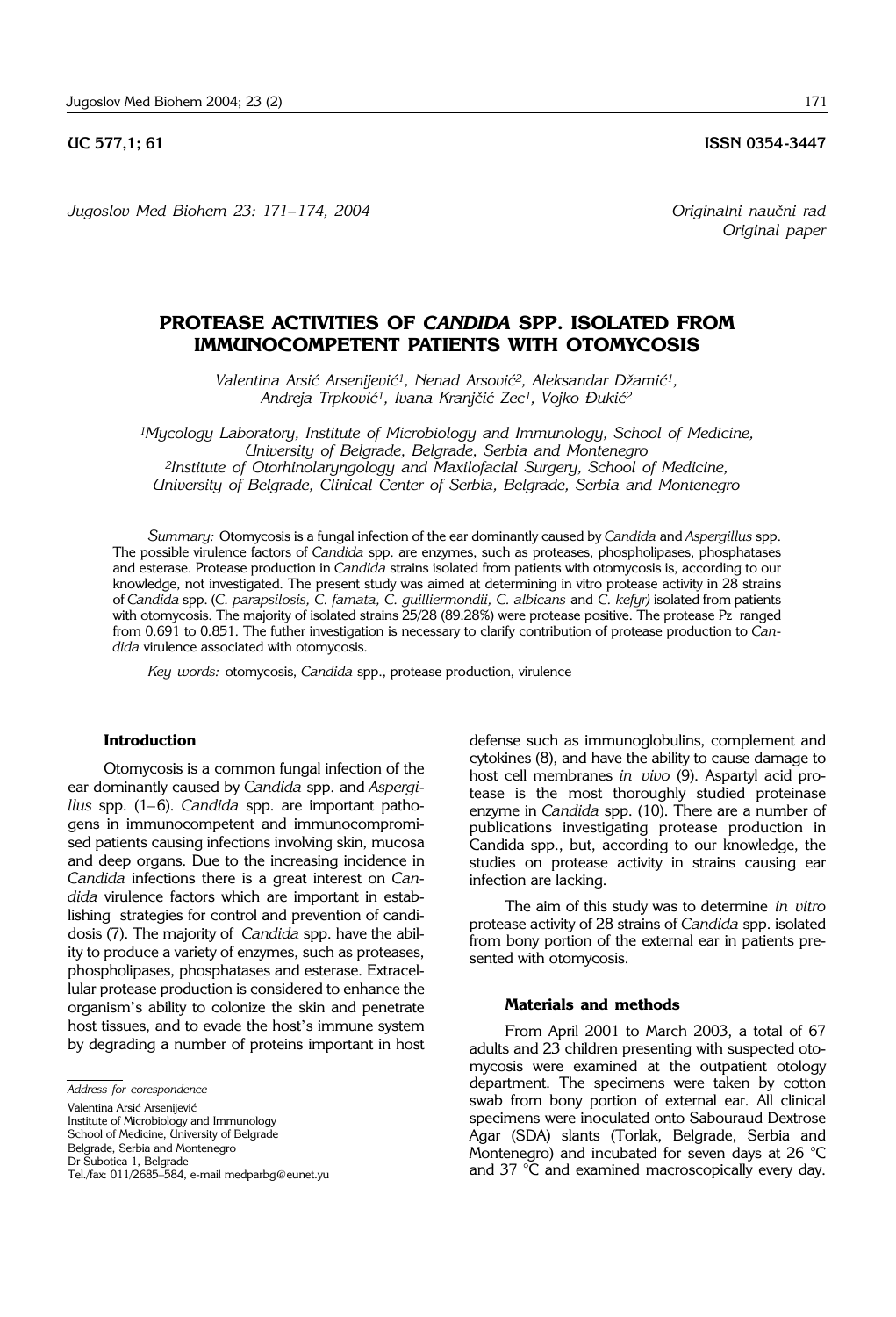Suspected cultures were examined microscopically in order to confirm finding of *Candida* spp. All *Candida* isolates were identified by germ tube serum formation test, chlamydospore formation on cornmeal agar and by the battery of fermentation and assimilation tests (API 20C AUX, bioMerieux, France). The isolated strains were preserved at –70 °C. Before the protease testing, strains were inoculated on new SDA medium, and incubated for 48h at 37 °C.

The protease production was determined according to Aokiel (11) using the test medium consisted of agar plates containing bovine serum albumin (BSA). 60 mL of a solution containing 0.04 g MgSO4  $\times$  $7H<sub>2</sub>O$ , 0.5 g  $K<sub>2</sub>HPO<sub>4</sub>$ , 1 g NaCl, 0.2 g dried yeast extract, 4 g glucose and 0.5 g BSA (Fraction V, Sigma Chem Co., St. Louis, Mo., USA). The pH was adjusted to 3.5 with 1 mol/L HCl. The solution was sterilized by filtration, mixed with 140 mL of melted agar and poured into Petri dishes. The yeast inoculum of 106 blastospores/ml was prepared in normal sterile saline and  $10 \mu$ L of suspension of each strain was inoculated on the plates in triplicate. After the incubation at 37  $\degree$ C for 7 days the diameter of the clear zones around the colonies was considered as a measure of protease production. The protease activity (Pz) was measured and calculated according to the method described by Price (12) in terms of the ratio of the diameter of the colony plus the clear zones. Low Pz signified a high production of the enzyme, i.e. high virulence, while high Pz indicated low production of the enzyme, i.e. low virulence. The average Pz value was obtained with three separate samples of each strain. The *C. albicans* ATCC 24433, *C. parapsilosis* DSMZ 5784 and *C. kruzei* DSMZ 6128 were used as a positive and negative control strains (ATCC-American Type Culture Colection, DSMZ-Deutsche Sammlung von Mikroorganismen and Zellkulturen).

Statistical differences in protease production between *Candida* strains isolated from children and adults were determined according to Studentžs t test. A p-value of < 0.05 was considered significant. Statistics could not be performed for the difference between species due to the small number of isolates tested in each species.

#### **Results**

In patients suffering from otomycosis 28 *Candida* strains were isolated from bony portion of external ear, 20 from adults and 8 from children. Five different species were determined: *C. parapsilosis* 10/28, *C. famata* 7/28, *C. guillermondii* 5/28, *C. albicans* 5/28 and *C. kefyr* 1/28. The protease activity of *Candida* spp. strains was observed three days after inoculation on BSA medium by area of brightness around the colony. The majority of tested strains showed protease activity: seven out of eight isolates in children (87.5%), and eighteen out of twenty *Candida* isolates

|  |  | Table I Protease activity in 28 isolates of different |  |
|--|--|-------------------------------------------------------|--|
|  |  | Candida species isolated in patient with otomycosis.  |  |

| Candida spp.               | Tested<br>strains | Protease positive<br>strains |                    |  |  |
|----------------------------|-------------------|------------------------------|--------------------|--|--|
|                            | n                 | n                            | $Pz + \sim SD$     |  |  |
| C. parapsilosis            | 10                | 10                           | $0.698 + -0.260$   |  |  |
| C. famata                  |                   | 7                            | $0.851 + - 0.215$  |  |  |
| C. guilliermondii          | 5                 | 2                            | $0.691 + - 0.118$  |  |  |
| C. albicans                | 5                 | 5                            | $0.713 + (-0.132)$ |  |  |
| C. kefyr                   |                   | 1                            | $0.785 + (-0.112)$ |  |  |
| *C. albicans ATCC 24433    |                   | 1                            | $0.612 + -0.098$   |  |  |
| *C. parapsilosis DSMZ 5784 |                   | O                            |                    |  |  |
| *C. kruzei DSMZ 6128       |                   | 1                            | $0.720 + - 0.121$  |  |  |
| * control strains          |                   |                              |                    |  |  |

in adult patients (90%). The all tested *C. albicans, C. famata C. kefir* and *C. parapsilosis* strains showed in vitro protease production, while only two out of five *C. guillermondii* isolates were protease positive (*Table I*). The Pz protease activity values of clinical isolates ranged between 0.691 and 0.851 (Pz average 0.65). There was no difference between protease production in *Candida* strains isolated in children and in adults ( $p < 0.05$ ).

#### **Discussion**

*Candida* possess constitutive hydrolytic enzymes to aid invasion of host tissues and in this investigation the majority of tested *Candida* spp. have protease activity. These findings suggest that protease production may play an important role in the pathogenesis of otomycosis caused by *Candida* spp. It is possible that protease enzymes enhance the ability of *Candida* spp. to colonize the skin and penetrate host cells which could be important in establishing the infection in the ear. Staib was first to report that *C. albicans* could use serum proteins as a source of nitrogen and the proteolytic activity related to strain patogenicity (13). Macdonald and Odds (14) demonstrated that the proteases are produced in vivo. It is reported that secreted proteases are important virulence factor in *Candida* spp. in skin, mucosal and deep organs infections (15). The secreted acid protease may help the yeast invasion through the keratin protective layer and facilitate initiation of the infection in the ear canal (16). The average pH of skin varies depending of specific site, but ranges within the acid pH optimum of purified protease enzyme. Local lesions create conditions favoring fungal growth and development of mycosis. Most infections are present in cases who has previously underwent medical treatment of the external canal and in patients who underwent surgical procedures, where local lesions such as congestion, increased vascular permeability, raised temperature and acid pH create favorable conditions for the growth of fungi.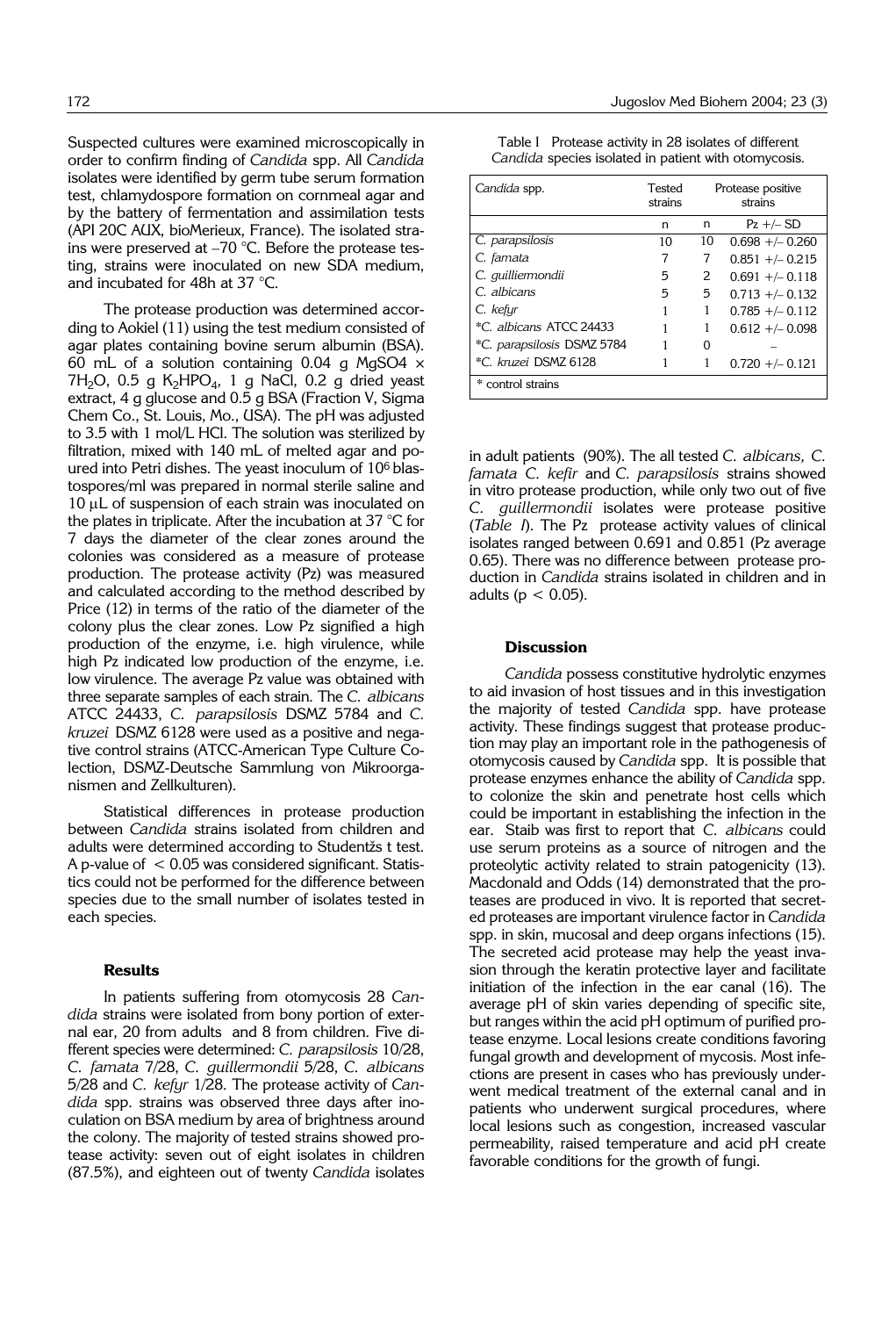It is possible that ability of yeast to adhere to the skin cells is proportional to acid protease production. In experiments on mice adherence to skin was less when *Candida* spp. negative for acid protease secretion were used. The protease probably modifies cell membranes of the host to accept attachment of the fungus or modifies the surface of the yeast cell in a way to promote attachment (17). Protease activity may also be important as a virulence factor in selected body sites and may not necessarily function enzymatically (9).

There are publications investigating protease production in *Candida* spp. isolates from various body sites and the enzyme activity seems to be related to *Candida* virulence in the pathogenesis in invasive candidosis. The strains with higher proteolytic activity are considered more virulent (18). De Bernardis reported high protease activity *in vitro* in all C. parapsilosis strains isolated in patients with vaginitis (10). Yamoamoto found that the majority of *C. tropicalis* and *C. parapsilosis* isolates had proteolitic activity while none C. glabrata strains tested secreted the enzyme (19). Kanatrcioglu and Yucel (20) reported in vitro protease production in the most of *C. albicans, C. kefyr, C. lipolytica*, *C. parapsilosis* and *C. tropicalis* clinical

isolates, while none or few *C. glabrata, C. guillermondii, C. krusei, C. lusitaniae* and *C. rugosa* were protease positive. In the present study the extracellular protease production in *Candida* spp. isolated from patients with otomycosis was detected in all of C. parapsilosis, *C. famata, C. albicans* and *C. kefyr* isolates, while only few *C. guillermondii* strains produced the enzyme.

Kantarcioglu and Yucel observed that 78.9% of *Candida* isolates from various body sites were protease positive (20). In our study we detected protease activity in 89.28% of tested *Candida* strains isolated in patients with ear infection.

We conclude that further investigation should continue on protease and other enzymes activity in *Candida* species isolated from different anatomic sites of the ear and these experiments are in progress in our laboratory. The further investigation is necessary to clarify their contribution to *Candida* virulence associated with otomycoses and also to determine a possible target for developing novel therapeutic interventions.

*Acknowlegments*. This research was supported by the Research Grants Council No 1886 MNTR, SCG.

## PROTEAZNA AKTIVNOST *CANDIDA* SPP. IZOLOVANIH KOD IMUNOKOMPETENTNIH OSOBA SA OTOMIKOZOM

Valentina Arsić Arsenijević<sup>1</sup>, Nenad Arsović<sup>2</sup>, Aleksandar Džamić<sup>1</sup>, Andreja Trpković<sup>1</sup>, Ivana Kranjčić Zec<sup>1</sup>, Vojko Đukić<sup>2</sup>

*1Laboratorija za mikologiju, Institut za mikrobiologiju i imunologiju, Medicinski fakultet Univerziteta u Beogradu, Srbija i Crna Gora 2Institut za otorinolaringologiju i maksilofacijalnu hirurgiju, Medicinski fakultet Univerziteta u Beogradu, Klinički centar Srbije, Srbija i Crna Gora* 

Kratak sadržaj: Otomikoze su gljivične infekcije uva uzrokovane pre svega gljivama roda *Candida* i *Aspergillus*. Mogu}i faktori virulencije gljiva roda *Candida* su enzimi kao {to su proteaze, fosfolipaze, fosfataze, esteraze i dr. Koliko je nama poznato do sada nisu vr{ena ispitivanja produkcija proteaze kod gljiva roda *Candida*, uzročnika otomikoza. Zbog toga je cilj istraživanja bio da *in vitro* ispita produkcija proteaza kod 28 sojeva gljiva roda *Candida* (*C. parapsilosis, C. famata, C. guilliermondii, C. albicans i C. kefyr*) izolovanih kod pacijenata sa otomikozom. Većina ispitanih sojeva, 25/28 (89,28%) pokazala je pozitivnu proteaznu aktivnost sa vrednostima Pz koje su se kretale u opsegu od 0,691 do 0,851. Dalja ispitivanja su neophodna u cilju ispitivanja korelacije uticaja produkcije proteaza gljiva roda *Candida* i njihove virulencije u nastanku otomikoza.

Ključne reči: otomikoze, *Candida* spp., produkcija proteaza, virulencija